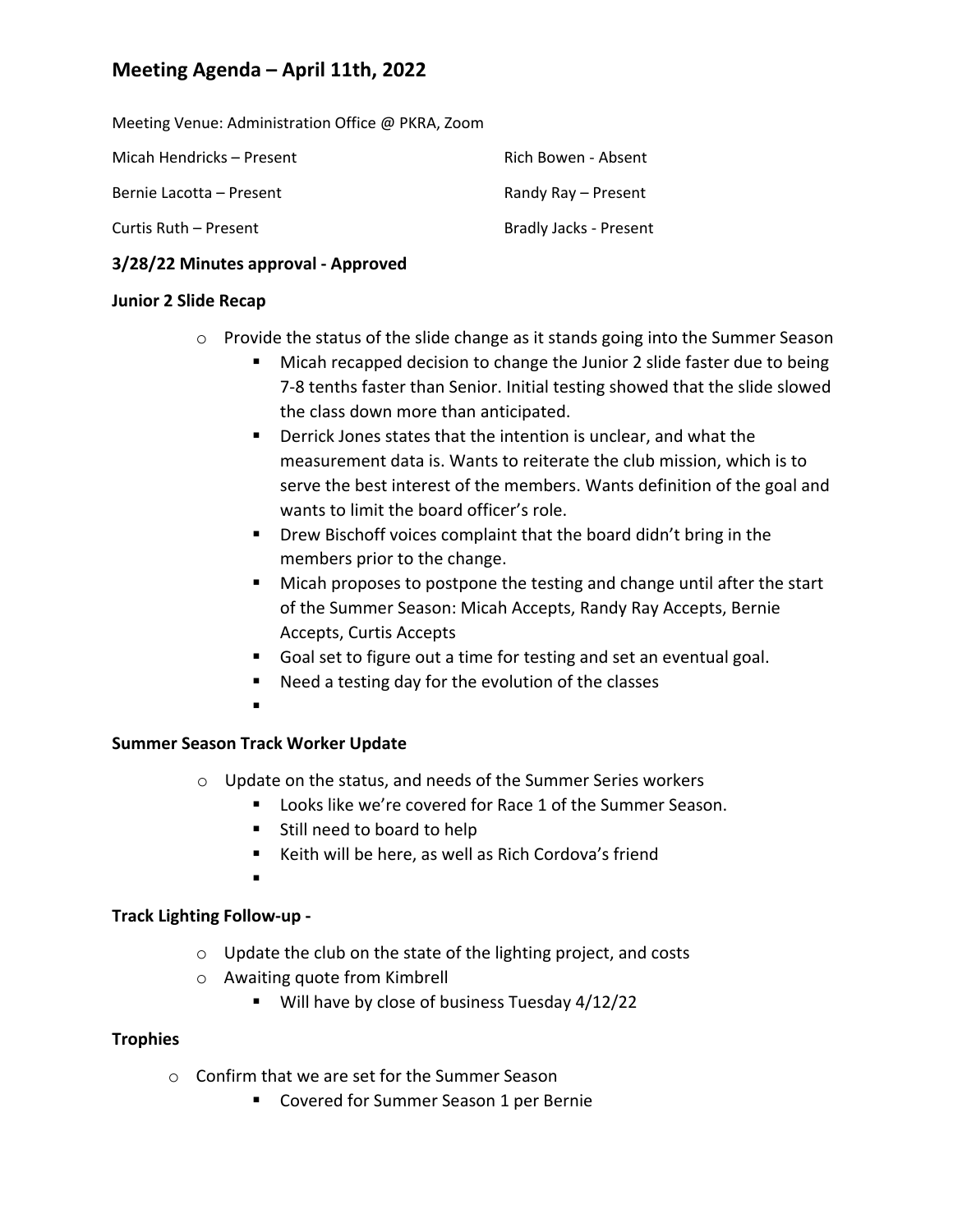### **Track Painting**

- o Do we need to find a day to get this done prior to the start of the Summer Season?
	- Need a track work day in order to paint curbs.
	- **Paul Hendricks says that the curb painting needs two crews, one for** pressure washer, and a separate crew for painting each of the colors, and knocking down the weeds.
	- Will announce when we have it scheduled

## **Merchandise**

- o Update the club on the merch approval
	- **Shirts and hats will be for sale during the Summer Season**

## **Briggs National Points**

- o Bernie to update the club on the program
	- Bernie needs a secondary contact, which will be Bill Scheets

## **Other Topics**

- o Paul Hendrick's Buddy System
	- Paul wants to be a champion for the Junior 2 class, such as track rentals, clinics, practice coordination, and pair seasoned Junior 2s with new Junior 2 drivers in order build comradery. Wants to formalize the program in order to build Junir 1 Novice, Junior 1s and Junior 2 driver classes. He feels that it will help keep the classes strong, and boost membership.
	- Bischoff states that this program will help bring the novice drivers up tp speed faster.
	- **Jones says that Junior 1 needs the same program in order to maintain** growth.
	- Paul wants to adopt a policy statement mandating some participation required of specific classes.
	- Mentor nights during beginner practice nights including lead/follow.
	- Paul would like to get information forwarded for the Junior 2 class contact information.
- o Tower Window Repair
	- **County called out the big window for repair due to termite damage.**
- o Rotax Recap
	- Final entry count was 42 total, good results from local drivers
	- **Track surface held up well**
	- .
- o County Updates
	- **County is happy with the latest updates from the club**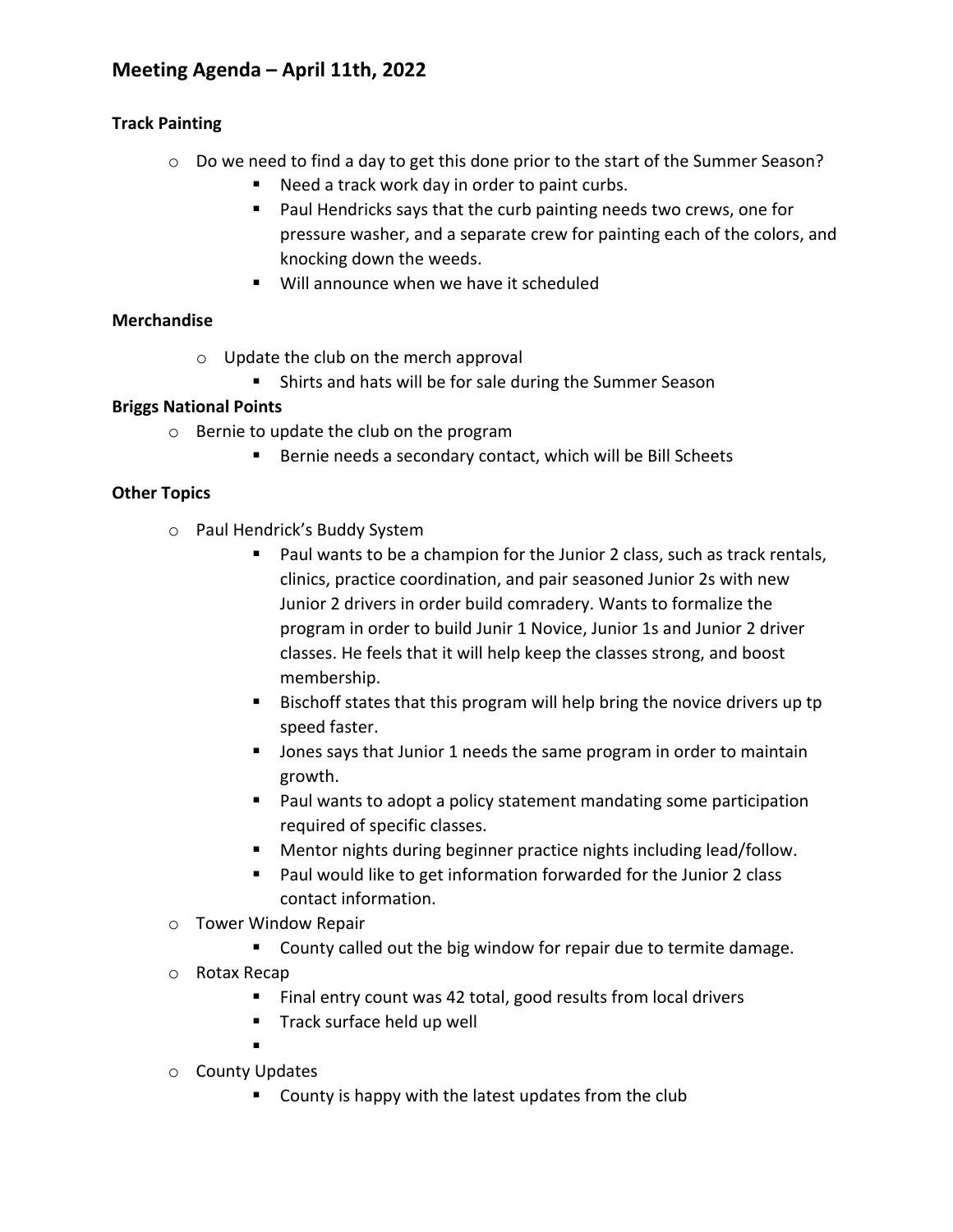- County Safety Program Updates
	- **Naiver releases**
	- **Safety measures**
	- $\blacksquare$  Tires barriers
	- Cones
	- **Tueday Training**
	- **Provide CPR certified personnel**
	- **•** Driver meetings
	- **P** Yellow Lines
- Capital Improvements
	- **Track Lighting**
	- **Driveway Improvement**
	- Track Surface?Maintenance
	- **Window Repair**
- **Preventative Maintenance Plan** 
	- Repaint Walls
	- Repaint Curbing
	- Repaint Lines
	- Repaint Buildings
- **Pest Management** 
	- Backfill ruts
	- **Inspect structural integrity of lights**
	- Visually check/repair A-grid canopy
	- **Inspect racing surface**
	- **Inspect Fencing for holes or damages**
- o Summer Season Class Structure Reminder
	- Reminder that the first three races will be reviewed for limitation during races 4‐7
- o Enduro Recap
	- Good event, decent turnout
	- Will hold it again next year
- o Finance Update
	- 36,000 checking, 115,000 in Savings
	- Feels like we're in a good spot
- $\circ$  Paul has a person that wants to put together a 501C3 which is a tax-deductible organization and would potentially add the ability for people to donate money for tax benefit. Could create a charitable entity that could allow this benefit while maintaining the c7 as a mother organization. Could also allow PKRA to receive benefits from organizations such as the Thunderbirds.
	- Would like the board to consider the proposition., and update him on whether to proceed.